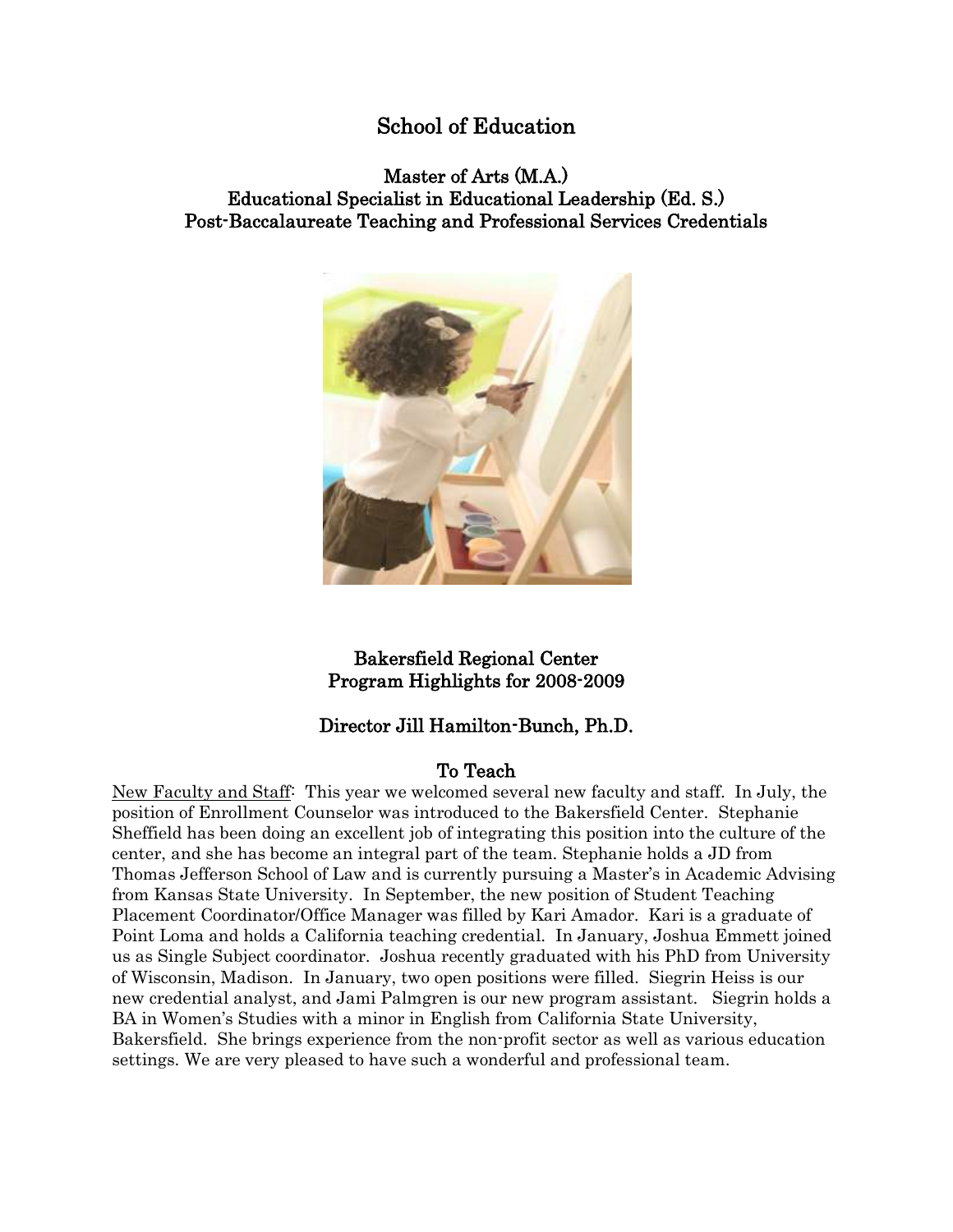New Program: In Fall 2008, we added the Reading Certificate to our list of course offerings. This additional certification is attached to the Master's of Arts, Teaching and Learning. A group of twenty- four (24) students entered this program in Fall, and an additional five (5) students entered in Spring 2009.

Tulare County IMPACT Partnership: For several years the Bakersfield Regional Center has participated in a partnership with the Tulare County Office of Education's IMPACT program. The IMPACT program delivers instruction approved through the California Commission on Teacher Credentialing to aspiring special education teachers. In partnership with IMPACT, Point Loma offers the degree of Master's of Arts, Special Education. This year, a local coordinator in Tulare, Curt Lanning, joined our team. Curt is a Point Loma, Bakersfield graduate and participated in the IMPACT program, so he is uniquely situated to service the needs of this population.

Association of Christian Schools International Partnership: In Fall 2008, we began a partnership with area ACSI schools to provide continuing education for teachers in the local Christian schools. This partnership allows these teachers to earn and clear their credentials as well as earn a master's degree in Teaching and Learning at a discounted rate. We are excited to be able to offer these services to an often overlooked population of educators, and we believe that this partnership fits in well with the mission of the university.

## To Shape

Autism Class (EDU 590): In anticipation of the CCTC's new additional authorization for teaching students with autism-spectrum disorders, this spring we are offering a special studies course in Autism for both our current students and special education teachers in the surrounding community. When the CCTC begins its implementation of the new authorization, students having taken the PLNU course will have already satisfied part of the content/unit requirement and will thus be both better-equipped to work with Autistic students and more likely to continue the authorization program at PLNU.

Participation in the Learning to Teach Continuum: We continue to participate in alliances with our local BTSA and IHE communities. We attend monthly meetings to coordinate services to ensure that our teachers have a seamless transition into the classroom as they begin their teaching lives. These articulation opportunities also allow us to work closely with local school districts to impact the instruction that is taking place in classrooms. We also continue to partner with the KCSOS Intern Teacher Program Consortium and have built a reputation for providing districts with well-prepared interns and consistent newteacher support. While some area universities only require interns to satisfy the minimum 120 pre-service hours, Point Loma interns meet the "enhanced" standards of the KCSOS Consortium – meaning they have more than 60 hours of training in Teaching Language Learners and are thus better equipped to serve a diverse student population. This distinctive has been invaluable in promoting positive relationships with our fellow educational stakeholders.

Hatcher Workshops: For several years, our campus has worked closely with Bill and Carol Hatchers, two long-time educators in Kern County, to provide university extension credit for a curriculum course that the Hatchers offer each summer. This year, we have worked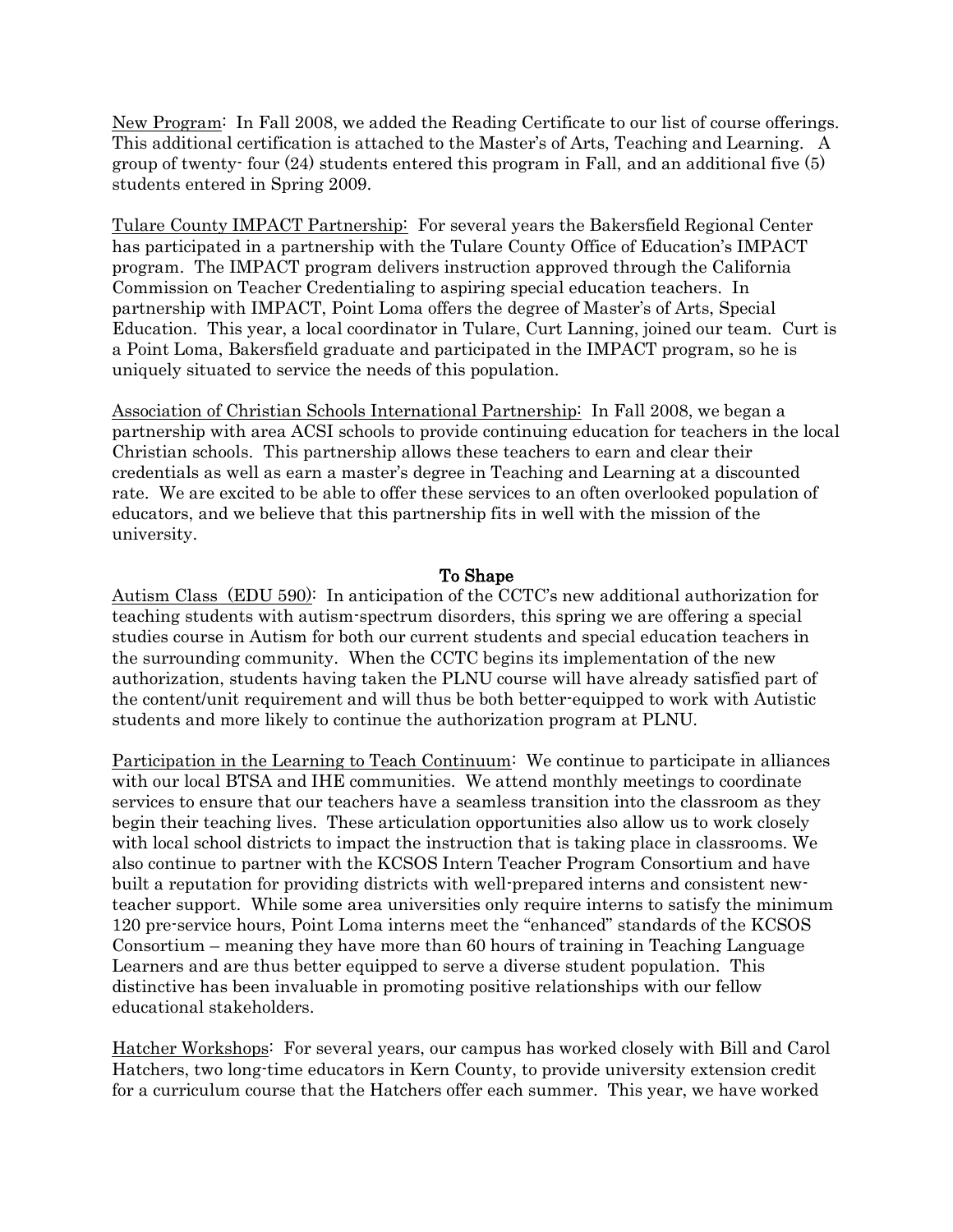diligently to more closely align all aspects of this course to ensure quality and continuity between the university and the course itself.

## To Send

Adjunct Faculty Completion of Degree Bryon Schaeffer Ed.D. University of LaVerne

Full-Time Faculty/Staff Committee Membership:

Our full-time faculty/staff continues to serve on various committees and councils throughout Kern County and the state of California. Some of those commitments include:

| Cynthia Hurley | Member, CCTC Committee to Re-Authorize Education                             |
|----------------|------------------------------------------------------------------------------|
|                | Specialist Credential                                                        |
|                | Jill Hamilton-Bunch Member-at-Large, Representative of Small Councils, State |
|                | Council California Association of Teachers of English (CATE)                 |

#### Full-Time Faculty/Staff Community Membership:

Our full-time faculty/staff continues to serve our community in various roles. Some of those roles include:

| Corey McKenna       | Ironman Adopt-An-Athlete Program, Centennial Elementary<br>School, Rosedale School District |
|---------------------|---------------------------------------------------------------------------------------------|
|                     | Leader, Kidstrong Exercise Program, Castle Elementary,                                      |
|                     | Panama Buena Vista Union School District                                                    |
|                     | Member, Board of Directors, Buena Vista Natural History                                     |
|                     | Museum                                                                                      |
| Cynthia Hurley      | Member, Board of Directors, Society for the Prevention of                                   |
|                     | Cruelty to Animals (SPCA)                                                                   |
|                     | Strategic Planning Consultant, Delores Huerta Foundation                                    |
|                     | Strategic Planning Consultant, Catholic Charities Foundation                                |
|                     | Director, Special Needs Ministry, Laurelglen Bible Church                                   |
| Stephanie Sheffield | Lay Biblical Pastoral Counselor, Completed 18-Month                                         |
|                     | Certification Program                                                                       |

### Inland Empire Regional Center Program Highlights for 2008-2009

Director Gary N. McGuire, Ed.D.

To Teach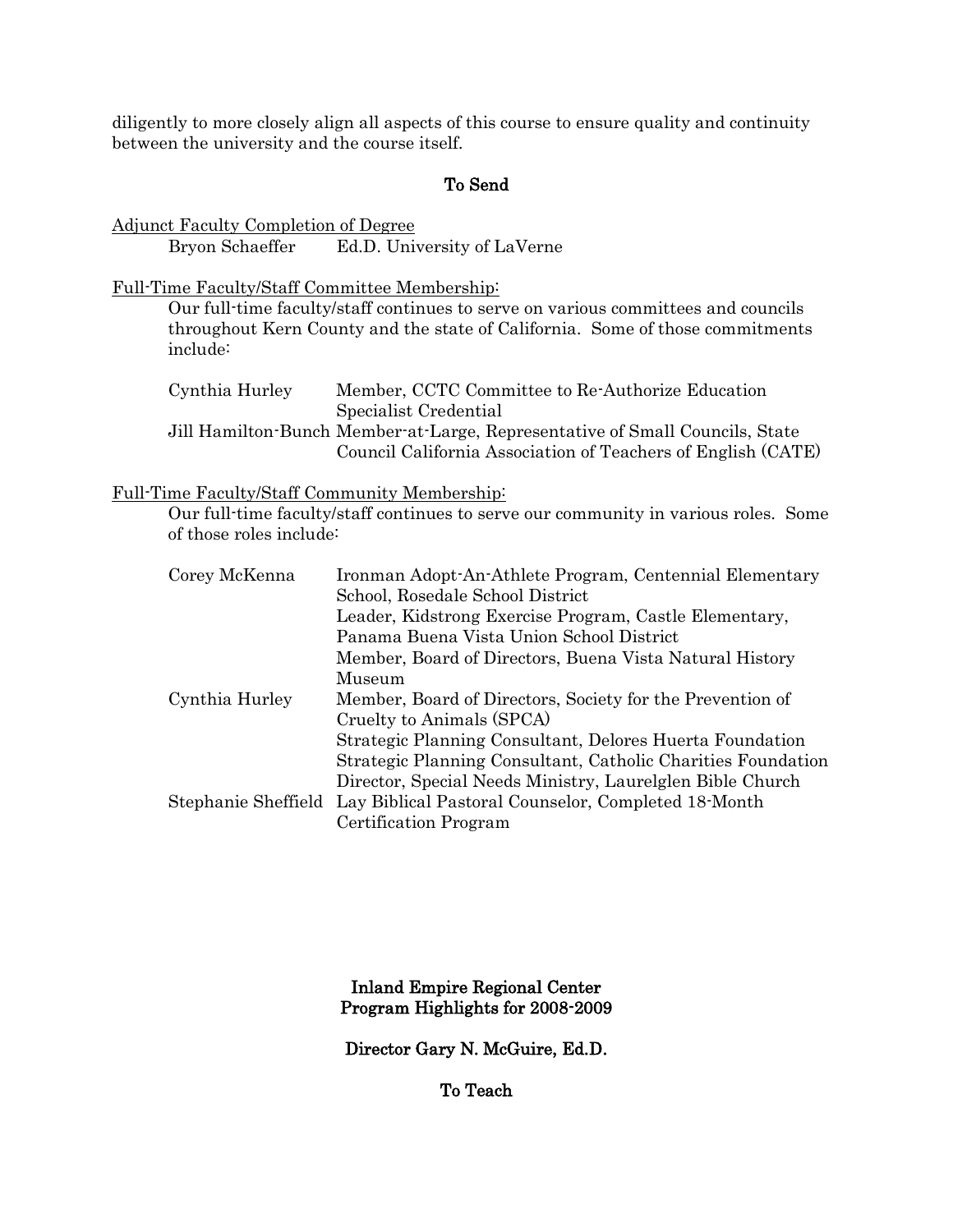Program Growth: In addition to offering graduate programs in Educational Leadership, we began offering preliminary credential courses in multiple/single subjects and special education. Of particular note was the fact that our Educational Leadership program continued show growth, particularly in our Clear Credential program. Our special education program quadrupled in growth from fall, 2008, to spring, 2009. This is in large part to the relationships we have built with local school districts (Corona-Norco referred seven students to us) and the reputation we are gaining in the Inland Empire. Overall, Inland Empire showed a growth of 20 students (38%) from fall 2007 to fall 2008. This has continued our trend for growth. We look forward to continuing that trend in the future as we focus on our work in educational leadership and special education.

Service to the Local Educational Community: In May, 2008, we hosted a teacher professional development night within the Corona-Norco Unified School District which featured renowned classroom management guru, Rick Morris. This event was provided free of charge thanks to the efforts of one of our adjunct professors. It provided attendees with strategies and resources to assist the participants with classroom management. It was attended by about forty local teachers and endorsed by two districts' BTSA programs. We also worked with the Chino Valley Unified School District to provide Professional/Continuing Studies credit for a mathematics pedagogy course. We look forward to continuing to be a resource for instructional improvement within our partner districts.

Fall Leadership Conference: In November, 2008, we hosted our first annual Fall Leadership Conference entitled "Living Your Faith as a Public School Administrator." The keynote speaker was a local assistant superintendent of educational services who talked about her walk as a Christian leader both at her district and statewide in her leadership role with the Association of California School Administrators (ACSA). Breakout sessions included another local assistant superintendent who spoke about servant leadership and a representative from the First Amendment Center who spoke about the freedoms and constraints regarding religion in schools. The conference was attended by about seventy of our Inland Empire students and about thirty local administrators, teachers, and a local school board member. We received glowing evaluations from our participants with an overwhelming request to continue this event and expand it to include even more local school leaders.

Association of Christian Schools International: Gary McGuire, Director, along with faculty from Arcadia and Mission Valley, were able to serve as a presenter at ACSI's annual teachers' conference in Anaheim. We look forward to expanding our partnerships with ACSI during the coming academic year.

## To Shape

Sponsor of Local Reading Program: The Inland Empire Regional Center teamed with the Quakes, the local Padres minor league baseball team to sponsor its annual reading program. In addition to providing the students at over 100 local schools with bookmarks emblazoned with the PLNU logo in a thrust to promote reading, we also provided the teachers at those schools with instructional resources to assist them in raising the level of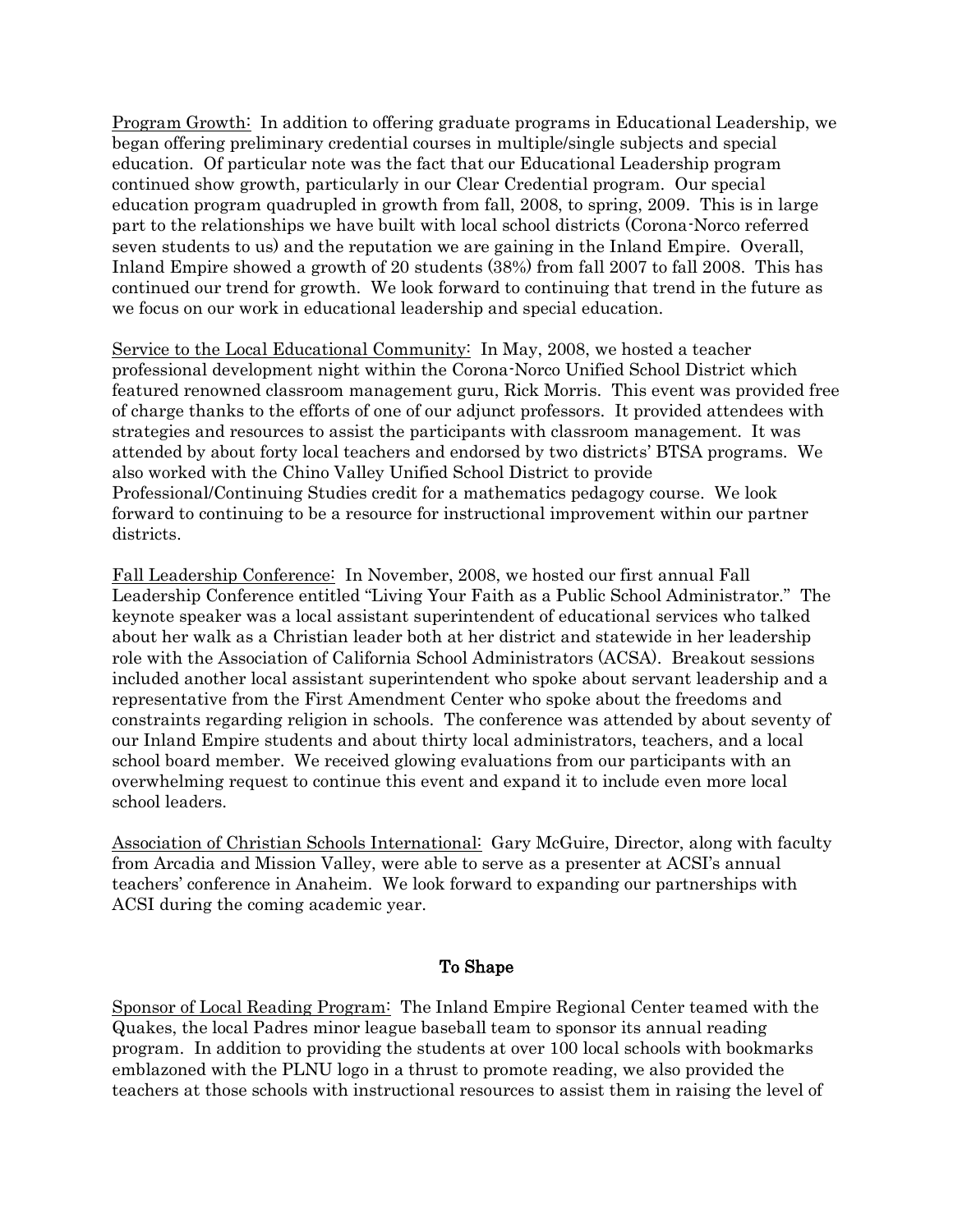achievement in their classrooms. We intend to expand our influence in local school districts by being a visible resource for teachers and administrators

Leadership Coaching: During the 2006-2007 academic year, Gary McGuire, Director of the Inland Empire Regional Center received certification through ACSA and the New Teacher Center at U.C. Santa Cruz as a leadership coach. Two Inland Empire adjuncts are now going through the same certification process. This has opened the door for these coaches to work directly, on site, with new principals and assistant principals throughout Riverside and San Bernardino Counties, both as a part of PLNU's Administrative Clear Credential program and as representatives of PLNU in other schools and districts. We look forward to expanding our cadre of coaches and growth in our Clear Credential program.

Participation in Local BTSA Programs: The Inland Empire Regional Center has entered into partnership agreements with almost twenty local school districts. In addition, the Center entered into a partnership with the Riverside County Office of Education which serves one of the largest bases of beginning teachers in the state which authorized PLNU as a provider of higher education support for beginning teacher training. The Inland Empire Center director also served on the Steering Committees of two local district BTSA programs. We look forward to continuing to serve as an Institution of Higher Education partner with our local new teacher programs and to being a resource to support the programs and the new teachers they serve.

# To Send

| Adjunct Faculty Promotions and Awards: During the 2008-2009 academic year the        |                                                            |  |  |  |
|--------------------------------------------------------------------------------------|------------------------------------------------------------|--|--|--|
| following Inland Empire Regional Center Faculty were honored with promotions/awards: |                                                            |  |  |  |
| Robin McIver-Brown:                                                                  | PLNU 2008 Lighthouse Award/promoted to Director of         |  |  |  |
|                                                                                      | Categorical Programs in the Rialto Unified School District |  |  |  |
| Dr. Steve Thomas:                                                                    | Promoted to Assistant Superintendent of Business Services, |  |  |  |
|                                                                                      | Mountain View School District                              |  |  |  |
| Lauren Francoisse:                                                                   | Promoted to a principalship in the Rialto Unified School   |  |  |  |
|                                                                                      | District                                                   |  |  |  |
| Rosa Mendieta:                                                                       | Promoted to a principalship in the Pomona Unified School   |  |  |  |
|                                                                                      | District                                                   |  |  |  |
| Kathy Knowles:                                                                       | Promoted from Reading First Coordinator to Assistant       |  |  |  |
|                                                                                      | Principal, Rialto Unified School District                  |  |  |  |
|                                                                                      |                                                            |  |  |  |

| IE Graduate Promotions and Awards: During the 2008-09 academic year the following |  |  |  |
|-----------------------------------------------------------------------------------|--|--|--|
| Inland Empire graduates were honored with promotions/awards:                      |  |  |  |

| Yvette Farley:    | Promoted to Assistant Principal two years ago, awarded ACSA     |
|-------------------|-----------------------------------------------------------------|
|                   | Region 12 Co-Administrator of the Year for 2008-09              |
| Isabel Brenes:    | Promoted to Assistant Principal at a middle school in the Chino |
|                   | Valley Unified School District                                  |
| Tracy McArthur:   | Promoted to principal in the Chino Valley Unified School        |
|                   | District                                                        |
| Ryan Cummins:     | Promoted to Academic Dean at a high school in the Chino         |
|                   | Valley Unified School District                                  |
| Jesus Altamirano: | Promoted to Athletic Director at a high school in the Pomona    |
|                   | Unified School District                                         |
|                   |                                                                 |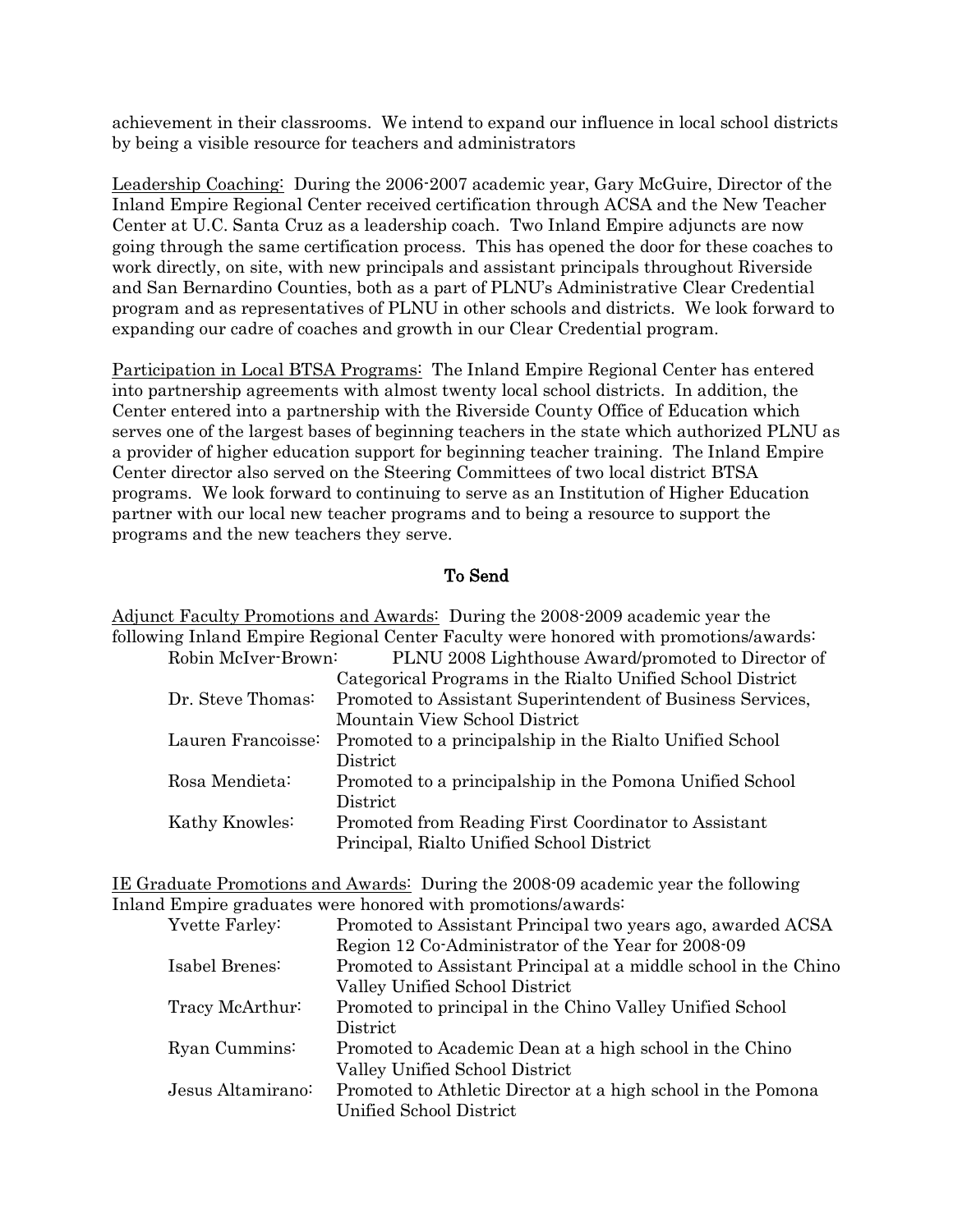As our adjunct faculty and our graduate populations continue to grow, we look forward to seeing more and more of our PLNU family serve as leaders in their schools, districts, and communities and thus expand the work as well as carry out the mission of PLNU beyond our walls and into the lives of countless numbers of K-12 students and their families throughout the Inland Empire and beyond.

# Mission Valley, School of Education, Regional Center Program Highlights for 2008-2009

# Director Doretha A. O'Quinn, Ph.D.

# To Teach

### Program Growth:

Mission Valley Regional Center began the academic 2008-09 year with several leadership changes in personnel and program oversight. Doretha O'Quinn, Ph.D. was named as the Director, Mission Valley School of Education, with Leanne Fernandez as Administrative Assistant and Cynthia Brownlee, Office Manager. Beverly Foster, Ed.D. returned as parttime faculty and Program Coordinator for Educational Leadership.

Several new appointments were made by Dean Gary Railsback, Ph.D.: Conni Cintas, Ed.D. became the Liberal Studies Coordinator on the main campus; David Stevens was appointed as Single Subject Coordinator and Robin Kohl, Ed.D. became the Coordinator of Clinical Practice.

In January we welcomed Jim Johnson, Ed.D back from his fall sabbatical, as we said good bye to Enedina Martinez, Ed.D, now experiencing a spring sabbatical.

The new appointments contributed to the overall strength of leaders among the faculty of Mission Valley Regional Center.

The staff developed a cohesive team through weekly meetings which emphasized collaboration and strengthening the support to one another and students. The growth within the programs faculty and staff has contributed to the success of the students in the School of Education program.

## • Multiple and Single Subjects:

Mission Valley has witnessed a growth in the number of students due to stronger communication between Liberal Studies, Multiple Subject and Single Subject faculty and staff and the implementation of advising chapels and program advising sessions with students. Students enter the graduate program effectively informed of the expectations and are supported during their transition between the main campus and the regional centers. In addition we have expanded partnerships with multiple school districts including a nearby urban community. San Diego Unified has agreed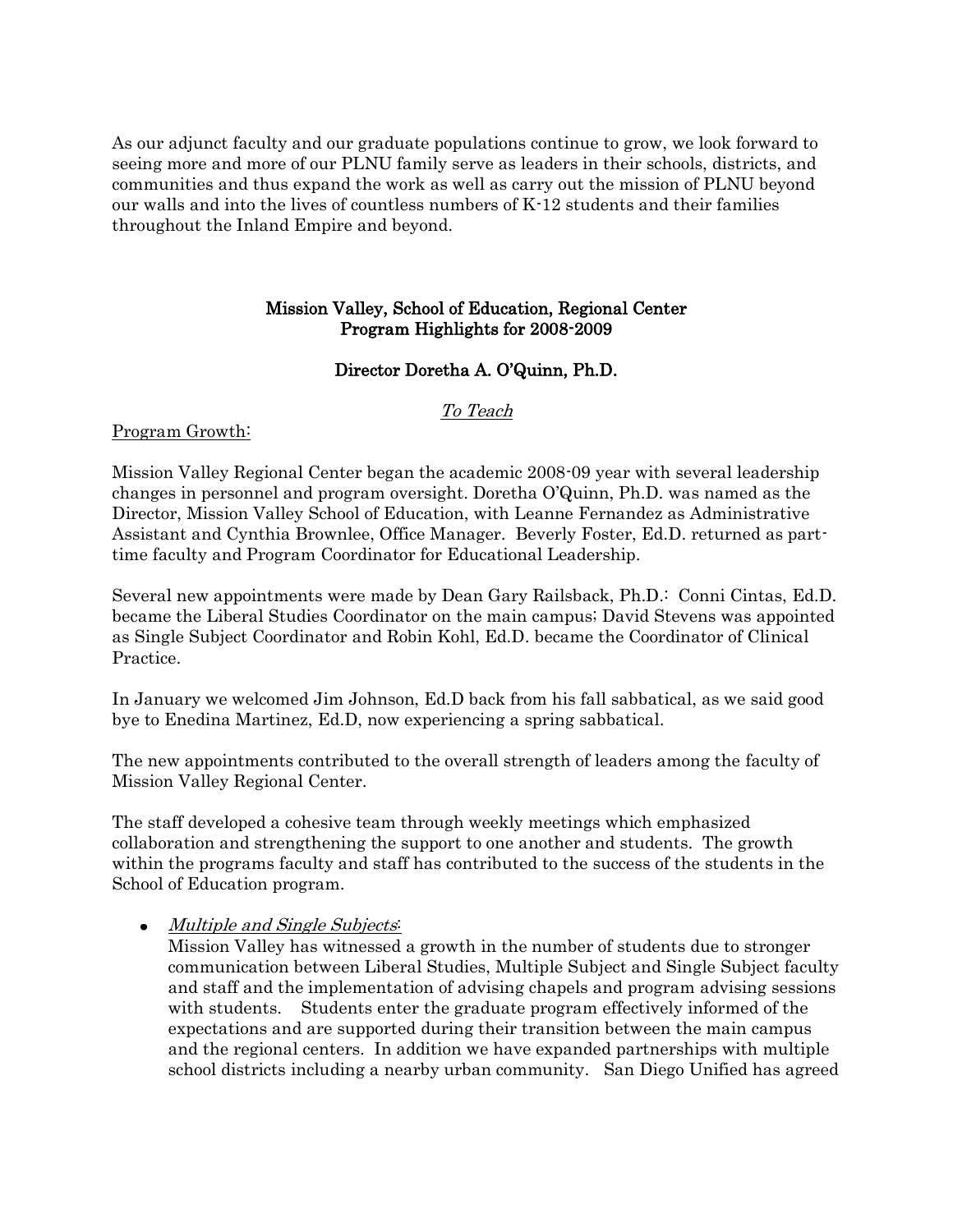to provide opportunities for our students to acquire observation hours in order to gain a diverse teaching and learning experience.

Clinical Practice:  $\bullet$ 

> The participants of the clinical practice program experienced involvement in a collaborative new partnership with university personnel, master teacher, BTSA coordinator, supervising teacher and administrators. Unlike the traditional student teacher model, the support system embedded in the collaborative supervision model for pre-service teachers provides a 360 degree teaching tool. The practical experience for each teacher offers immediate feedback for integrating the teaching and learning experience. Students have found this teaching and learning experience to be effective practice for classroom preparation. Olivia Silva assumed the role of Fieldwork Placement Coordinator and works closely with faculty, schools and students secure student placements, after fingerprinting & TB requirements are met.

TPA  $\bullet$ 

> Students, Assessors and Professors are now using a digital system to post, review and assess Teaching Performance Assessments. Besides the overall score, each section of the TPA is scored individually so that students can decipher their areas of strength and growth in teaching. Raul Fernandez, Program Assistant, became the School of Education trainer and liaison to give oversight to the Task stream Assessment program for TPA and Signature assignments. John Runyan also assists and facilitates the process as needed.

• Special Education

Our special education credential program continues to expand this year. This is in large part due to the relationships we have built around internship programs with local school districts and non-public private schools including San Diego Unified, Sweetwater Union, Grossmont Union, Excelsior Academy, Stein Education Center, and Balboa City School. Despite the economic down-turn for school budgets, the need for special education teachers remains high and our program continues its strong reputation for developing effective special education teachers.

# $\bullet$   $MA$ - $TL$ :

The MA-TL at Mission Valley has continued to offer the following graduate programs: Clear Credential, Reading Certificate, CLAD/CTEL Certificate and the Master of Teaching and Learning. There are 74 candidates enrolled for all combined programs. This is a slight growth over last year's enrollment. We are looking forward to continuing to reach out to beginning teachers and seasoned teachers who need to complete one of the offerings in our programs. It is also important to continue our outreach to Christian Schools and strengthen the relationship with the Diocese.

# • School Counseling:

School Counseling continues to be a growing program in the Mission Valley School of Education. A large number of Imperial Valley students make the two-three hour drives to our evening classes in preparation for counseling position in schools.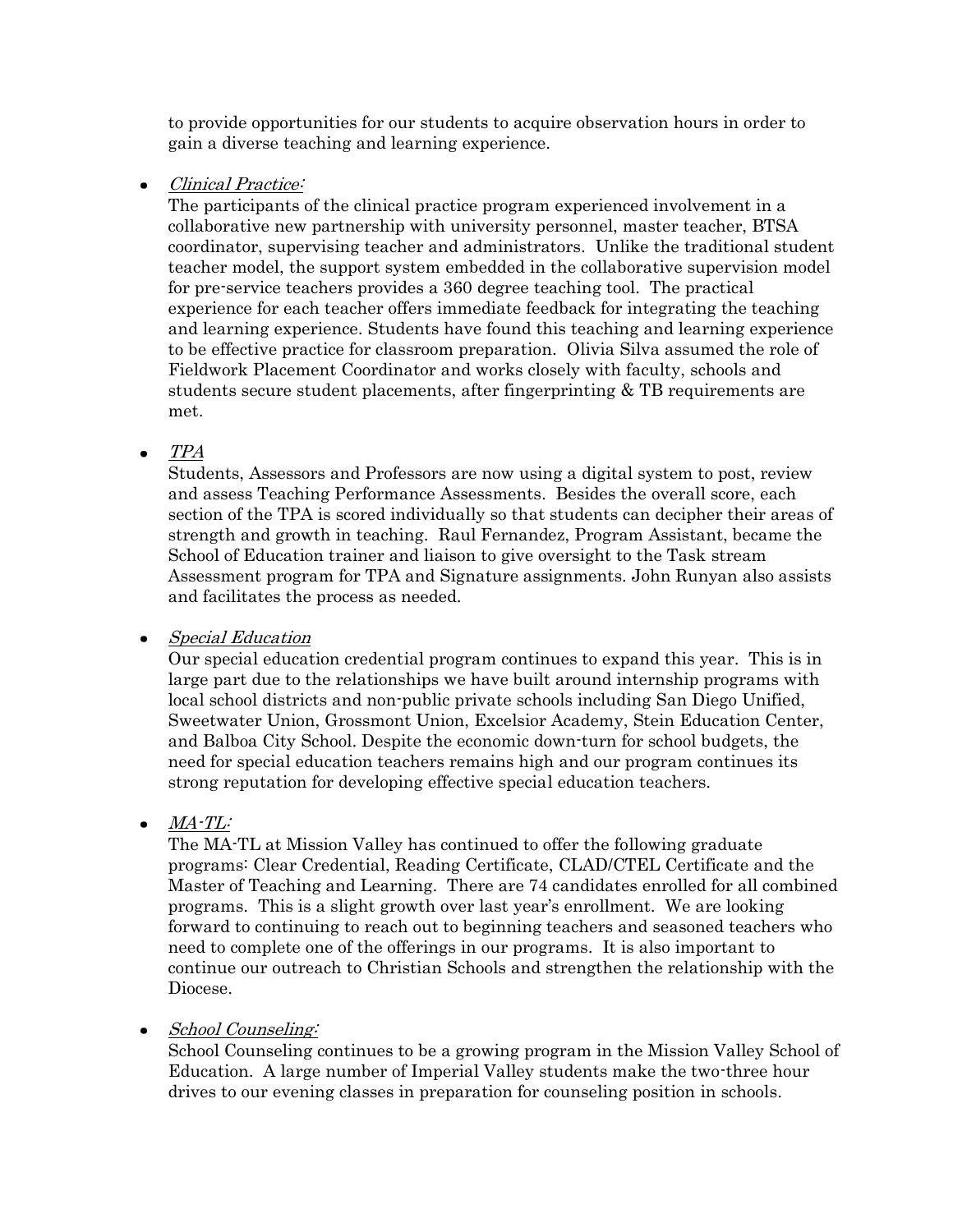Partnerships are being developed with Morse High School in San Diego Unified and will focus on staff development for counseling personnel and interns.

Educational Leadership:  $\bullet$ 

> Partnerships were re-established with Chula Vista and Sweetwater districts. Where a Preliminary Admin Credential cohort was begun in 2008-2009. New relationships are being cultivated with San Diego Unified School District and in North County. We continue to enroll candidates for each quad for the Professional Admin credential.

The outreach to multiple school districts has afforded the faculty, staff and other administrative personnel the opportunity to build strong relationships with the education community. These relationships begin as the first connection to build awareness of our service in the School of Education.

# To Shape

### Service to the Local Educational Community:

The Teacher Education Committee (TEC), our internal education council, was reestablished under the leadership of Dr. Conni Cintas, Liberal Studies Coordinator. Monthly meetings are held involving: single subject department chairs or designees, Mission Valley teacher credential coordinators, credential analysts and admissions counselors who work together to serve the community, student body and other program needs.

Dr. O'Quinn, Program Director, has consulted with the San Diego City School Board president to identify potential partnerships. The goal is to collaborate and eventually adopt an educational program at one of the inner city schools. The first school identified for a partnership was Morse High School. Dr. O'Quinn, Director, Olivia Silva, Program Assistant and Principal Todd Irving have met on two occasions to identify target areas for academic support. In addition, Dr. O'Quinn and Dr. Robin Kohl have attended district principal meetings to identify additional schools in which to develop a collaborative clinical practice support model.

The Program Coordinators of Mission Valley reinstated an Advisory Council involving representatives from surrounding school districts, church leadership, business officials, and other stakeholders who support and understand the mission of the university and the commitment to the development and training of our students for the education community.

Members of the Mission Valley faculty are engaging in an intentional and focused "outreach" program to districts in San Diego County. Each faculty member has identified their specific areas of expertise and has offered professional development workshops at no charge (first presentation) to schools or districts. These offers of assistance have been well received as schools and districts wrestle with budget cuts. This collaboration also affords opportunities to showcase the teaching-learning experience that would be found in the Point Loma Nazarene School of Education classroom.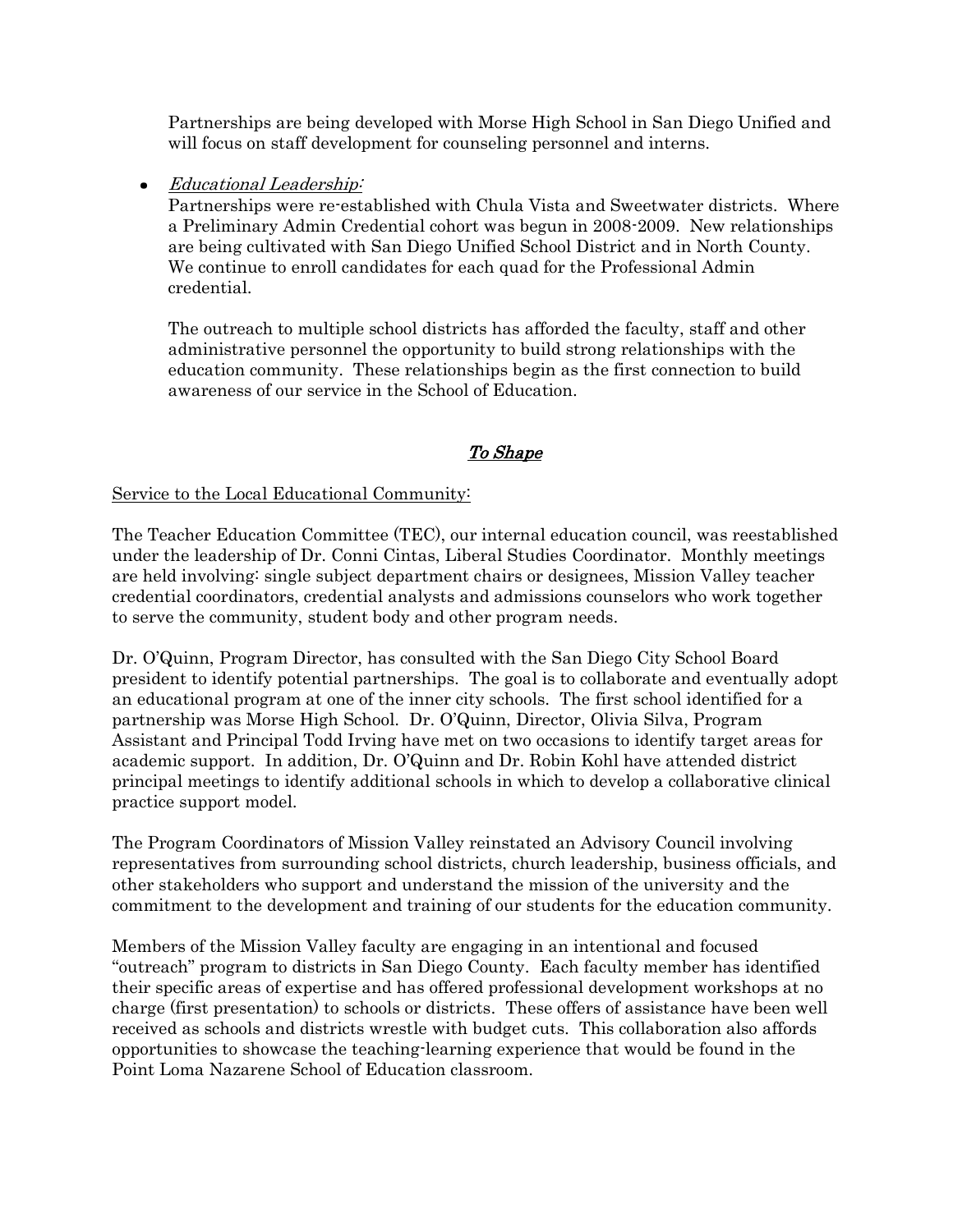Dr. O'Quinn and Dr. Dione Taylor attended the Summit on the "State of the African American Child in Education" at San Diego State University. Both served on focus groups for action steps to assist in drafting a professional document that inform Districts throughout California. Dr. O'Quinn's involvement was on "Implementing educational policies and practices that advance and promote educational excellence for all African American students." Dr. Taylor's focus group was on "Improving high school graduation rates for all African American students."

MA-TL program hosted a professional development workshop on the main campus under the leadership of Dr. Katie Croy. All private school teachers in the San Diego were invited to attend. Dr. Ernie Mendes was the keynote speaker on "Brain-Based Student Engagement Strategies. The conference was funded by a grant obtained from the PLNU Special Event funds of \$2,000. Afternoon breakout sessions were led by Dean Railsback, Dr. Cintas, and Dr. Gibbs. The overall attendance was 155 participants. A second conference is being considered for Fall 2009. The conference was especially effective in building relationships with PLNU and the Christian Schools in San Diego County.

MA-TL faculty of each regional center were presenters at the Association of Christian School International Conference. Dr. Croy, MATL Coordinator at Mission Valley and Christie Pearson-Wholwend, Credential Analyst co-presented on the education programs and credential requirements at Point Loma Nazarene University.

Dr. Beverly Foster continues to serve on the Poway Unified School district's Leadership Academy Board of Directors. The Academy board meets three times each year and guides the work of the district in preparing new administrators and in professional development for experience administrators. Dr. Foster is serving as a program reviewer for the Commission on Teacher Credentialing and as a Chief Reader/Trainer for the Educational Testing Services both in California and New Jersey.

Dr. Conni Cintas and Dr. Robin Kohl provided a professional development seminar on curriculum differentiation in the classroom to the Rock Academy in San Diego. In addition both Dr. Cintas and Dr. Kohl, along with a credential student Janet Azmoun, volunteered at the No Excuse University Conference, held in San Diego. Listed below are community leaders that have been involved in the credential program and training of our students:

- Paul Robinson, Principal of Rancho Bernardo High School
- Helen Griffith, Principal, Millennium Tech Magnet School
- Scott Goudet, teacher at Mount Miguel High School
- Amy Wong, Teacher, Lewis Middle School
- Cindy Douglas, Central Office Administrator, Grossmont Unified School District

## Classroom Organization and Management Program (COMP) Workshop:

Principals, cooperating teachers, university supervisors and clinical practice candidates are taking the Vanderbilt University Classroom Organization and Management Program. The candidates and supervisors responses have been positive based on evaluation feedback and data.

## Participation in Local BTSA Programs: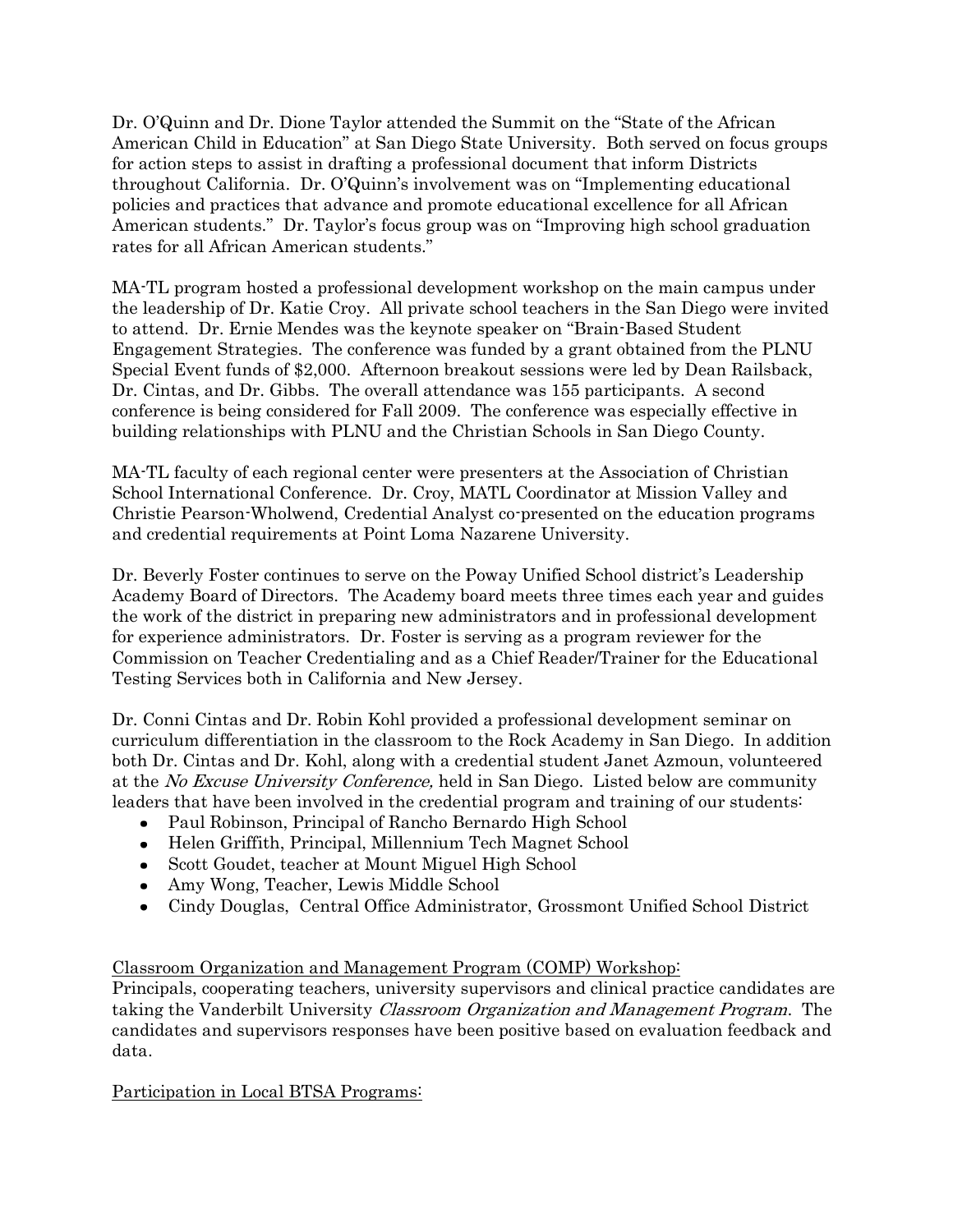The Mission Valley Regional Center has entered into BTSA partnership agreements with almost twenty local school districts. Outreach into our partnership schools has increased our visibility in the community under the leadership of Dr. Katie Croy. Dr. Croy serves as the IHE representative on the advisory board for the following partnership districts: Chula Vista, North County Consortium, South County Consortium, and Cajon Valley. A partnership is being explored with San Diego Unified School District. Dr. Croy was joined by Dr. O'Quinn during a planning meeting to identify potential collaborative opportunities during an economically challenging time for school districts, new teachers and IHE.

The MA-TL program has entered into new partnerships with the South County Consortium and the East County Consortium-Cajon Valley Union. This represents an important bridge into local BTSA community districts that has not been open to us in the past: Lemon Grove, San Ysidro, South Bay Union, Coronado, National City, Lakeside Union, Jamul, Santee, Alpine and Mt. Empire.

### Intern Coaching:

Currently we have 25 interns with mild/moderate and moderate/severe authorization areas who are in full-time salaried teaching positions at a number of local schools in San Diego County. This year we have opened the door for new partnerships with private, non-public schools and have a number of our intern teachers working in those schools as well. We provide coaches to work directly, on site, with the intern teachers as representatives of PLNU.

### Intern and Beginning Teacher Mentoring and Support:

An on-going successful partnership with professional consultant, Ernie Mendes, continues to be a highlight for our students. He has offered a series of workshops designed to increase problem solving, conflict resolution, emotional intelligence, overall resiliency skills of interns and beginning teachers in complicated day to day interactions they encounter in schools. We look forward to continuing this level of support for our candidates in order to better equip them to manage the inevitable and well-documented difficulties associated with the field of special education.

#### Biennial Conference:

In preparation for the CTC program review, several faculty members from Mission Valley attended a conference at Chapman University for training in the tasks and responsibilities that will be required in 2009 in anticipation visit in 2010.

#### Adjunct Workshop:

The adjunct workshop was re-instated by Dr. O'Quinn to in-service the adjunct faculty of Mission Valley on the mission, administrative practices and policies and academic expectations of the program, 80% of the adjunct faculty was in attendance.

#### New Student Orientation:

The new student orientation night at Mission Valley was re-instated by Dr. O'Quinn to provide new students with information on the mission and overall program guidelines of PLNU. Christie Pearson-Wholwend served as the Coordinator of this successful event with the assistance of the Program Assistants.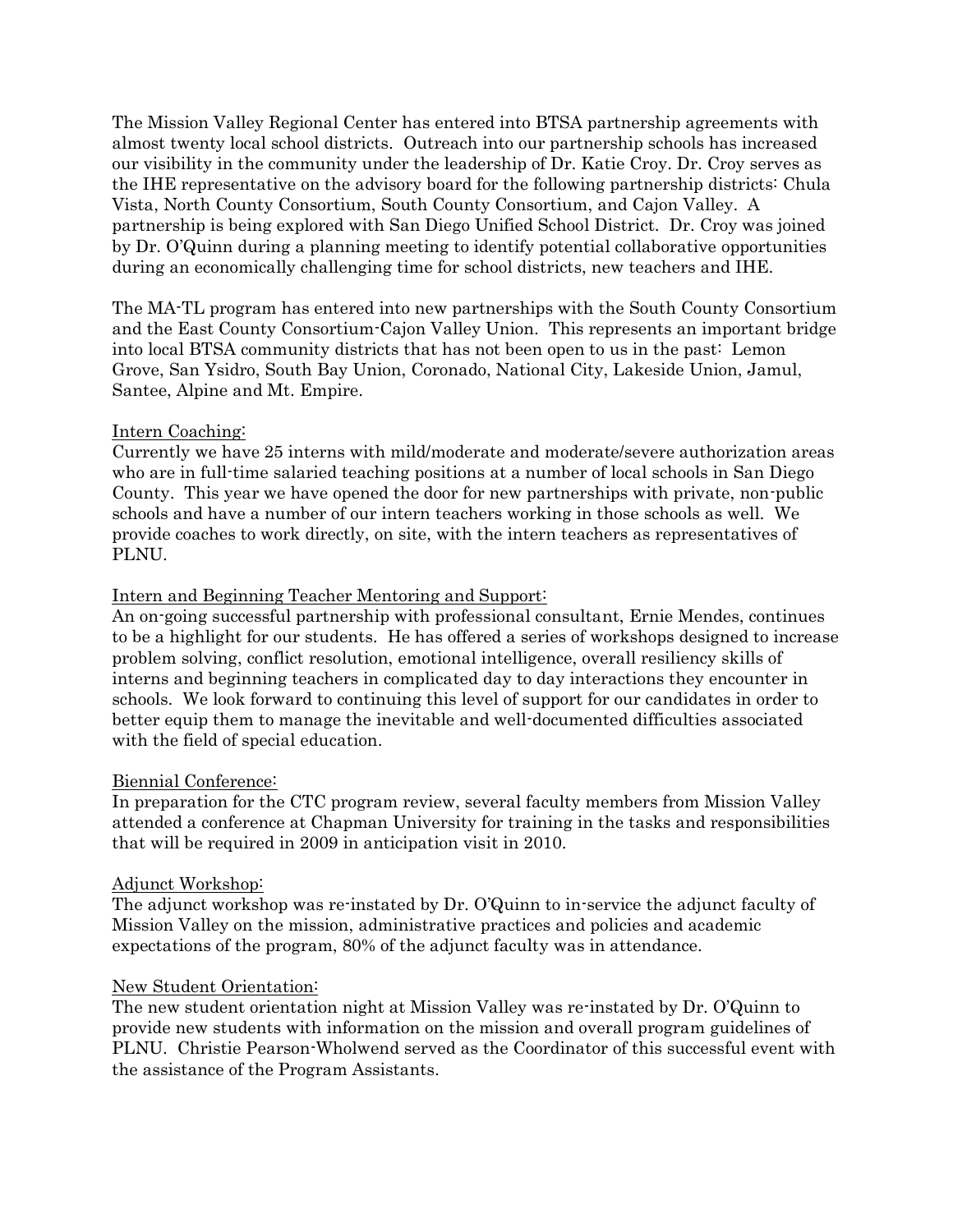This event resulted in a full house and student involved students from all programs. Students expressed their appreciation for the informed process they experienced as they began their new learning journey.

### Global Opportunities

The Mission Valley Student Body experienced a guest lecture from a team of educators from mainland China visiting the main campus. Many students inquired about the global teaching opportunities after graduation.

The Honduras Teacher Education recruitment program presented opportunities to Mission Valley students in each class for global teaching opportunities after graduation. Several students were interviewed and several made additional inquiries concerning the multiple opportunities.

Dr. Kohl conducted research in Kenya and has identified global teaching opportunities. While we do not have a formal proposal at this time, the multiple relationships that are being developed will hopefully assist us in the development process.

### Diversity Training and Leadership Opportunities

Dr. O'Quinn consulted with several schools and organizations in diversity training. Her workshops on culturally responsive education have provided a variety of teaching strategies to schools as they build equity in the school learning environment.

# To Send

Kristen Zimmerman, Special Education Credential program student was offered a position as an interpreter for the deaf at Normal Heights Elementary in San Diego Unified School District.

Coalition for Special Education: During the past two academic years, the SPED faculty have hosted and facilitated an unprecedented series of meetings among the SPED faculty members from the seven major institutions of higher education within San Diego County. This Coalition is a cross section of representatives fro SDSU, CSUSM, USD, Chapman, APU, and National University as well as key school district representatives such as the San Diego County Office of Education, San Diego Unified, Grossmont Union and the North County Consortium. This Coalition has been instrumental in not only problem solving common, local issues but also interfacing with the Commission on Teacher Credentialing on broader advocacy issues.

We recommended multiple student teaching, counseling, administrative credentials to the Commission on Teacher Credentialing for our School of Education students who are NOW serving in the greater San Diego County as teachers, counselors and administrators.

Daniel and Damon Lopez, former students and graduates of the Educational Leadership Program at Mission Valley were the spring retreat presenters for the School of Education. The Lopez brothers are the creators and owners of Turn around Schools which is training teachers and administrators in 41 schools across the nation.